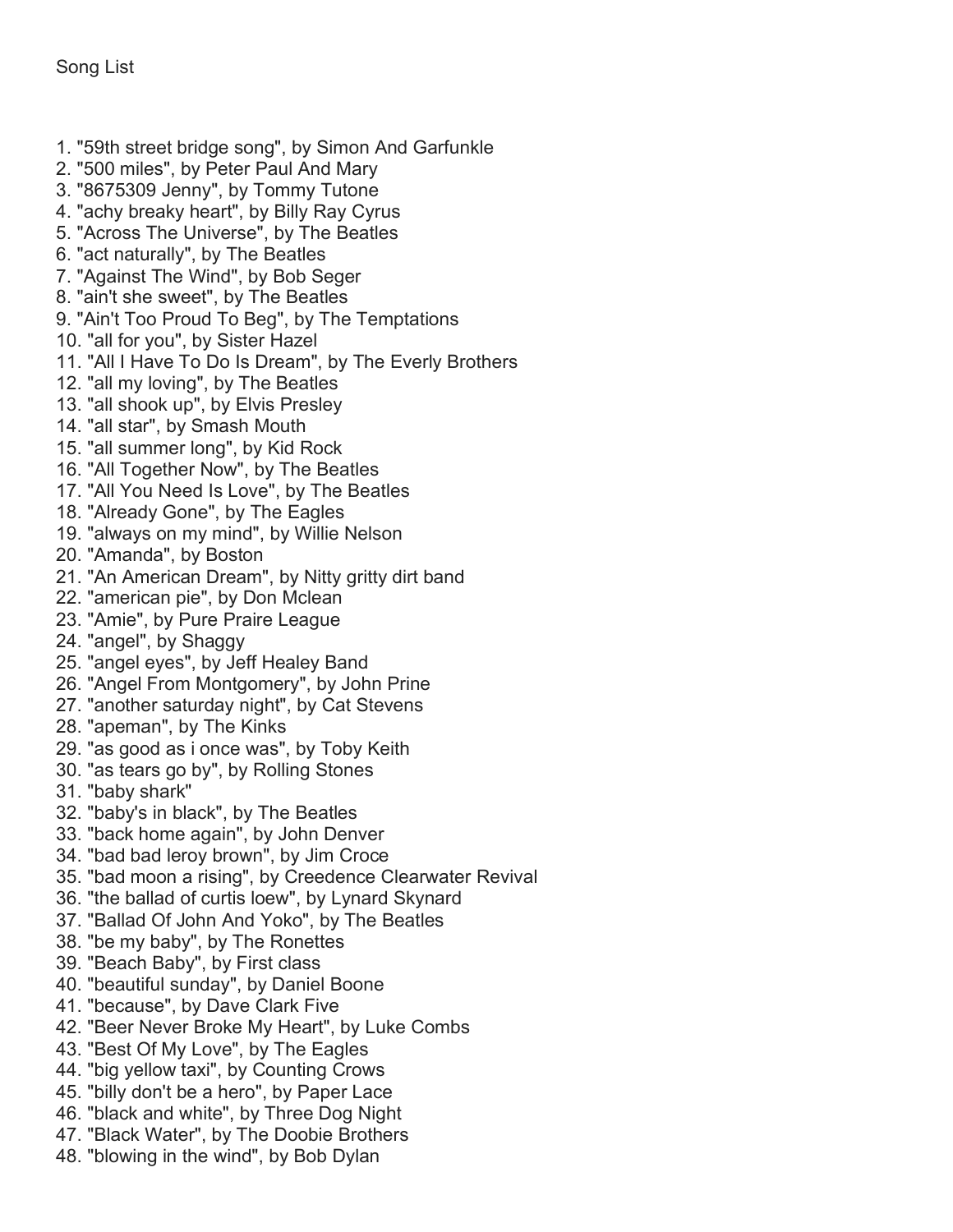- 49. "blue bayou", by Roy Orbison
- 50. "Blue On Black", by Kenny Wayne Shepherd
- 51. "Blue Suede Shoes", by Elvis Presley
- 52. "Boat Drinks", by Jimmy Buffett
- 53. "Boggie Shoes", by KC And The Sunshine Band
- 54. "boot scootin' boogie", by Brooks And Dunn
- 55. "born to be wild", by Steppenwolf
- 56. "the boxer", by Simon And Garfunkle
- 57. "brand new key", by Melanie Safka
- 58. "Breakfest At Tiffanys", by Deep Blue Something
- 59. "breaking up is hard to do", by Niel Sedaka
- 60. "bridge over troubled water", by Simon And Garfunkle
- 61. "bring it on home to me", by Sam Cooke
- 62. "broken halos", by Chris Stapleton
- 63. "brown eyed girl", by Van Morrison
- 64. "burning love", by Elvis Presley
- 65. "bus stop", by The Hollies
- 66. "Buy Me A Boat", by Chris Janson
- 67. "Bye Bye Love", by The Everly Brothers
- 68. "calendar girl", by Niel Sedaka
- 69. "California Girls", by The Beach Boys
- 70. "calypso", by John Denver
- 71. "Can't Buy Me Love", by The Beatles
- 72. "Can't Fight This Feeling", by REO Speedwagon
- 73. "can't take my eyes off you", by Frankie Valley
- 74. "Can't You See", by The Marshall Tucker Band
- 75. "cats in the cradle", by Harry Chapin
- 76. "celebrate", by Three Dog Night
- 77. "chains", by The Beatles
- 78. "Champagne Supernova", by Oasis
- 79. "changes in lattitude changes in attitude", by Jimmy Buffett
- 80. "cheeseburger in paradise", by Jimmy Buffett
- 81. "chicken fried", by Zac Brown
- 82. "city of new orleans", by Arlo Guthrie
- 83. "Closing Time", by Semisonic
- 84. "come a little bit closer", by Jay And The Americans
- 85. "come go with me", by The Beach Boys
- 86. "Come Monday", by Jimmy Buffett
- 87. "come on over to my place", by The Drifters
- 88. "The Continuing Story Of Bungalow Bill", by The Beatles
- 89. "copperhead road", by Steve Earle
- 90. "Cotton Fields", by Creedence Clearwater Revival
- 91. "country roads", by John Denver
- 92. "cover of the rolling stones", by Dr. Hook
- 93. "crazy", by Patsy Cline
- 94. "crazy little thing called love", by Queen
- 95. "crazy love", by Van Morrison
- 96. "Crimson And Clover", by Tommy James
- 97. "Crocodile Rock", by Elton John
- 98. "cupid", by Sam Cooke
- 99. "da doo ron ron", by The Crystals
- 100. "danny's song", by Loggins And Messina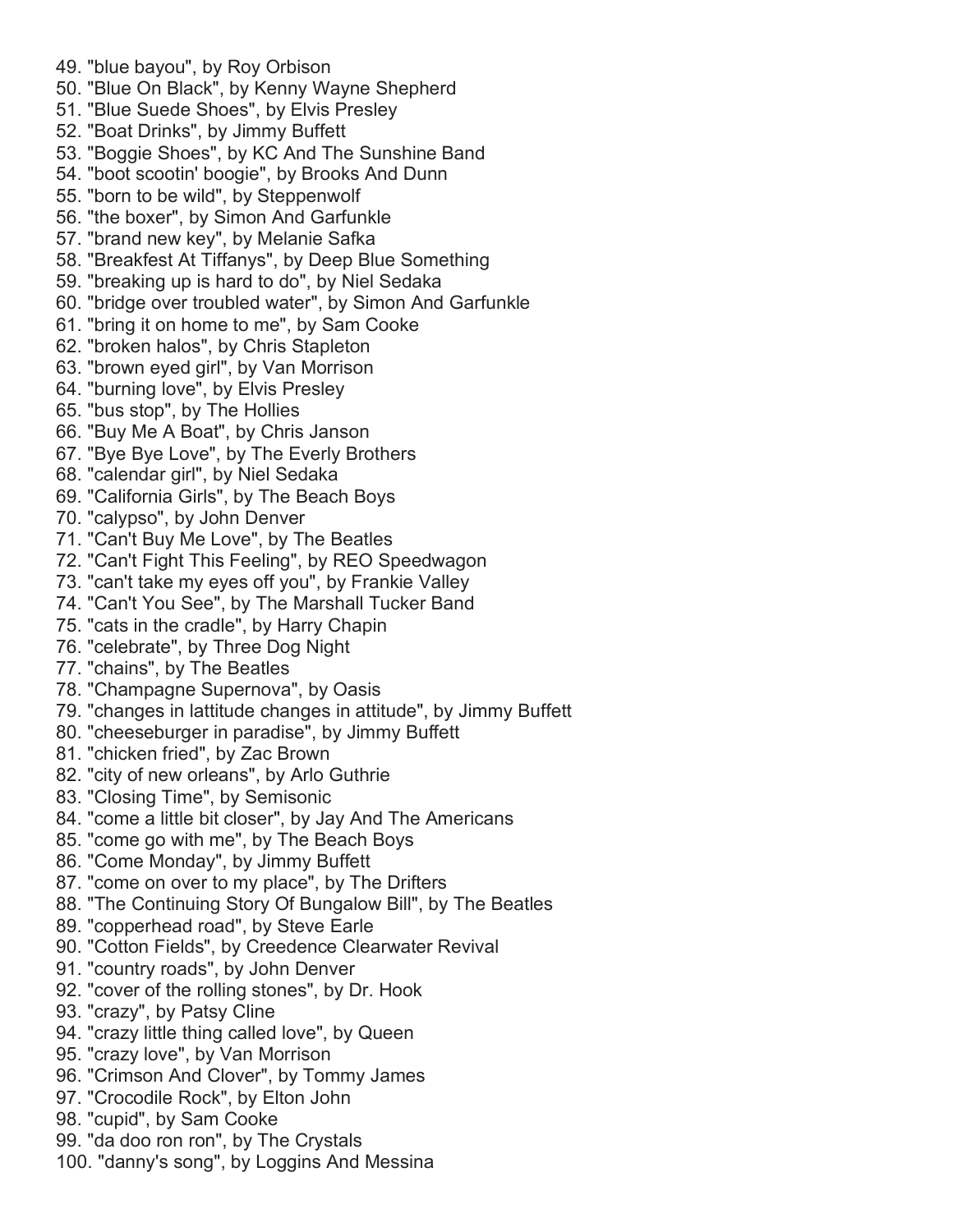- 101. "Day After Day", by Bad Finger 102. "daydream", by Lovin Spoonful 103. "daydream believer", by The Monkeys 104. "dedicated to the one i love", by The Mamas And The Papas 105. "desperado", by The Eagles 106. "devoted to you", by The Everly Brothers 107. "do wah diddy diddy", by Manfred Mann 108. "do you want to know a sercret", by The Beatles 109. "donna", by Richie Valens 110. "Dont Ask Me No Questions", by Lynard Skynard 111. "dont be cruel", by Elvis Presley 112. "don't cross the river", by America 113. "Don't Know Why", by Norah Jones 114. "Dont Let The Sun Go Down On Me", by Elton John 115. "don't pass me by", by The Beatles 116. "don't stop believing", by Journey 117. "don't think twice", by Bob Dylan 118. "Dont Worry Be Happy", by Bobbie McFerrin 119. "down on the corner", by Creedence Clearwater Revival 120. "Down To The Honky Tonk", by Jake Owen 121. "Draggin The Line", by Tommy James 122. "dream a little dream of me", by Mama Cass 123. "dream lover", by Bobby Darin 124. "drift away", by Toby Grey 125. "The Dukes Of Hazzard Theme", by Waylon Jennings 126. "eight days a week", by The Beatles 127. "Eleanor Rigby", by The Beatles 128. "end of the line", by Traveling Wilburys 129. "the end of the world", by Sketter Davis 130. "every rose has its thorn", by Poison 131. "every woman", by Dave Mason 132. "Everyday People", by Sly And The Family Stone 133. "everything i own", by Bread 134. "Family Tradition", by Hank Williams 135. "Fancy Like", by Walker Hayes 136. "fat bottom girls", by Queen 137. "father and son", by Cat Stevens 138. "feel like making love", by Bad Company 139. "Fins", by Jimmy Buffett 140. "fire and rain", by James Taylor 141. "The First Cut Is The Deepest", by Cat Stevens 142. "five hundred miles", by The Proclaimers 143. "follow me", by Uncle Kracker 144. "folsom prison", by Johnny Cash 145. "for what it's worth", by Buffalo Springfield 146. "Free Falling", by Tom Petty 147. "Freebird", by Lynard Skynard 148. "friend of the devil", by The Grateful Dead 149. "friends in low places", by Garth Brooks
	- 150. "from me to you", by The Beatles
	- 151. "the gambler", by Kenny Rodgers
	- 152. "the games people play", by Joe South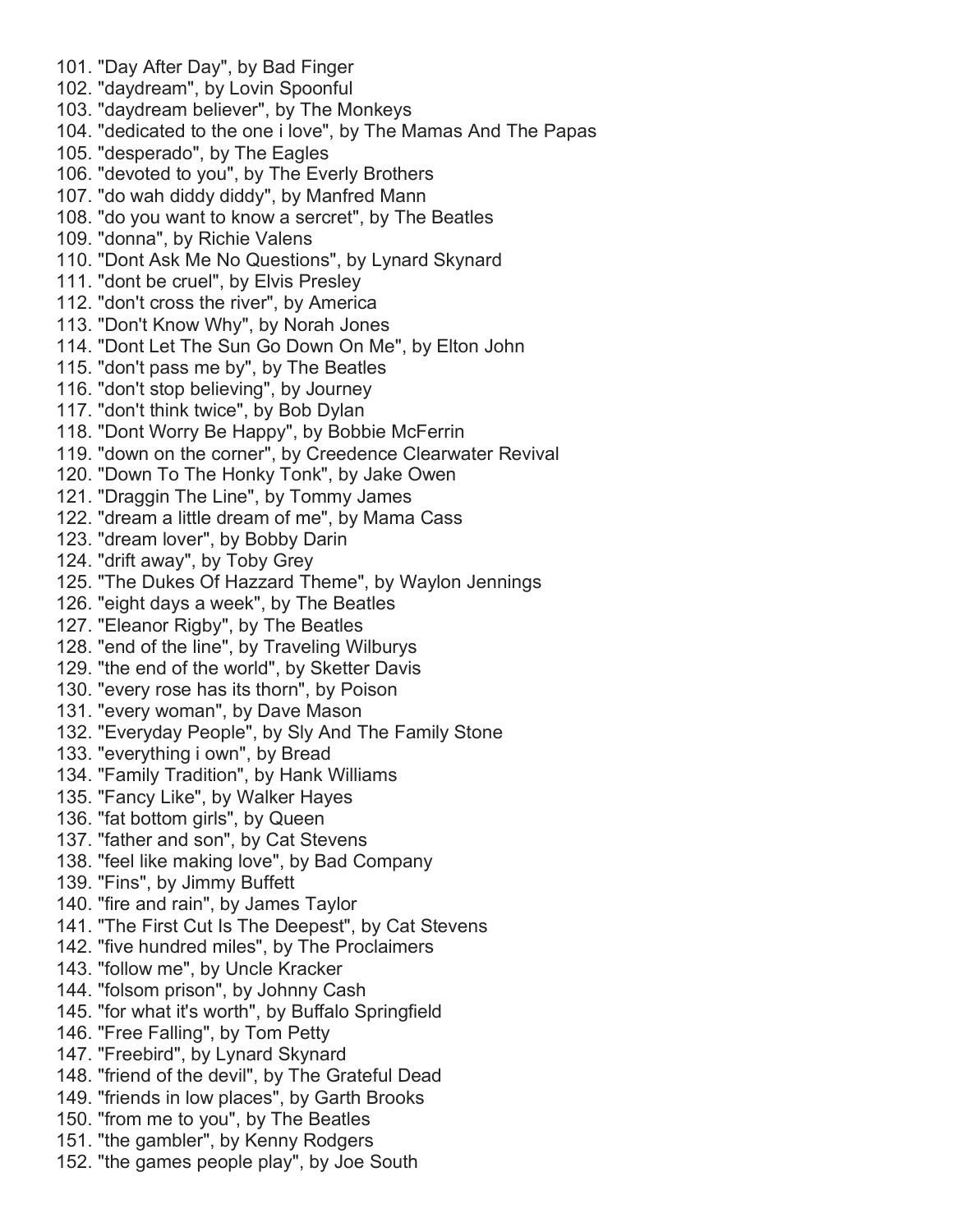- 153. "garden party", by Ricky Nelson 154. "get drunk with dignity", by Unknown 155. "Gimme Three Steps", by Lynard Skynard 156. "girl", by The Beatles 157. "girl crush", by Little Big Town 158. "Give A Little Bit", by Supertramp 159. "give me one reason", by Tracey Chapman 160. "glory days", by Bruce Springsteen 161. "the glory of love", by Bette Midler 162. "going to the chapel", by The Shirelles 163. "Golden Slumbers", by The Beatles 164. "Good Day Sunshine", by The Beatles 165. "good luck charm", by Elvis Presley 166. "Good One Coming On", by Blackberry Smoke 167. "Goodbye Yellow Brick Road", by Elton John 168. "goodnight irene", by Lead Belly 169. "Goodnight Sweetheart" 170. "Got To Get You Into My Life", by The Beatles 171. "the great pretender", by The Platters 172. "green green grass of home", by Johnny Cash 173. "Grow Old With You", by Adam Sandler 174. "the guitar man", by Bread 175. "hallelujah", by Jeff Buckley 176. "handle with care", by Traveling Wilburys 177. "handy man", by James Taylor 178. "hang on sloopy", by The McCoys 179. "happy birthday sweet sixteen", by Niel Sedaka 180. "Happy Together", by The Turtles 181. "A Hard Days Night", by The Beatles 182. "Have You Ever Seen The Rain", by Creedence Clearwater Revival 183. "he aint heavy he's my brother", by The Hollies 184. "he went to paris", by Jimmy Buffett 185. "Heartbreak Hotel", by Elvis Presley 186. "Heaven", by Warrant 187. "hello dolly", by Louis Armstrong 188. "Hello Goodbye", by The Beatles 189. "hello mary lou", by Ricky Nelson 190. "help", by The Beatles 191. "Help Me Make It Through The Night", by Kris Kristofferson 192. "helplessly hoping", by CSNY 193. "here i go again", by White Snake 194. "Here There And Everywhere", by The Beatles 195. "Here's To Us", by Halestorm 196. "hey good lookin", by Hank Williams 197. "hey jude", by The Beatles 198. "hey soul sister", by Train 199. "hit the road jack", by Ray Charles 200. "hold me tight", by The Beatles 201. "hold my hand", by Hootie And The Blowfish 202. "holiday road", by Lindsey Buckingham 203. "hooked on a feeling", by Blue Swede
- 204. "horse with no name", by America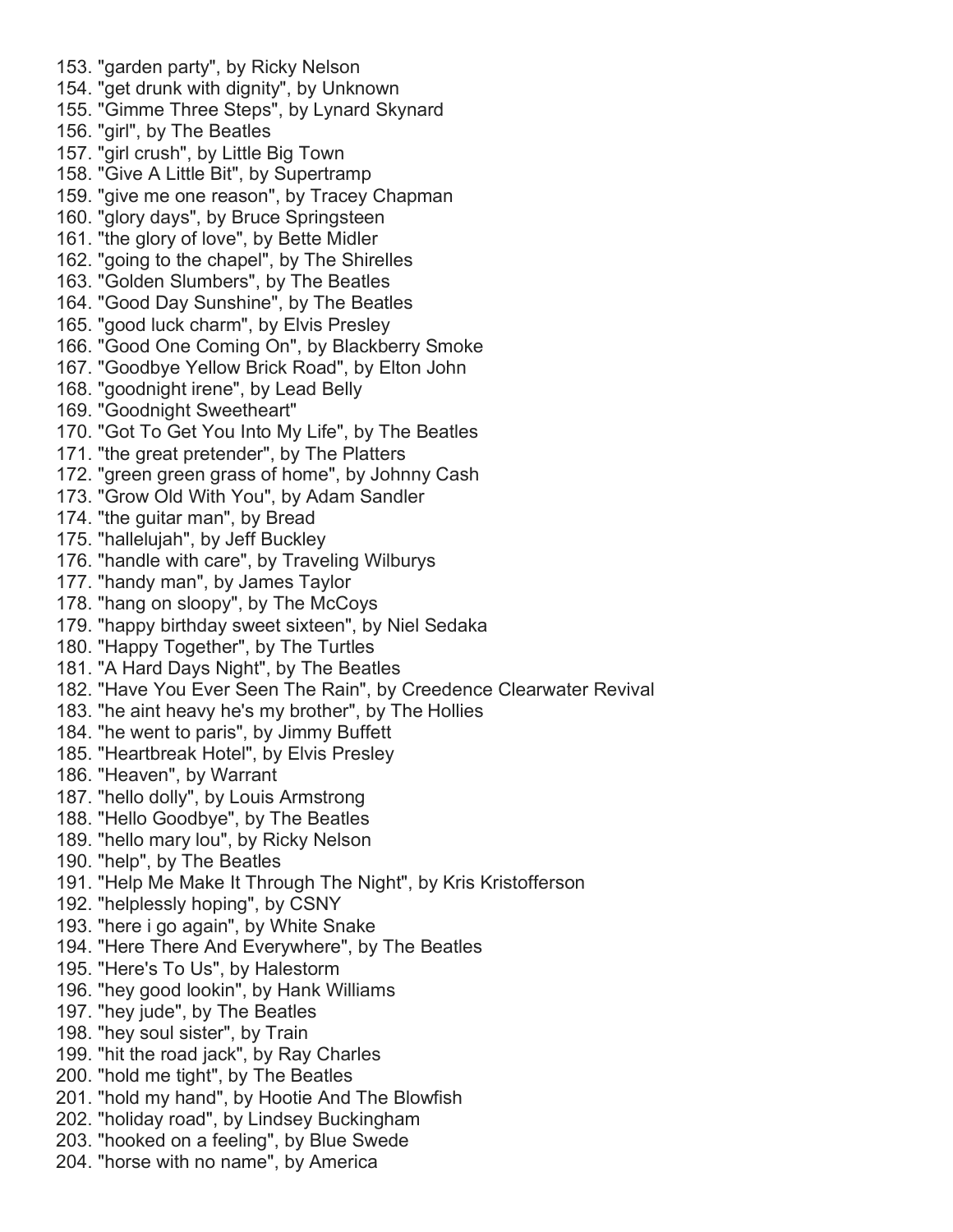- 205. "Hotel California", by The Eagles 206. "Hound Dog", by Elvis Presley 207. "house of the rising sun", by The Animals 208. "i can hear the music", by The Beach Boys 209. "i can help", by Billy Swan 210. "i can see clearly now", by Johnny Nash 211. "i can't help falling in love with you", by Elvis Presley 212. "I Dont Want To Miss A Thing", by Aerosmith 213. "I Don't Want To Spoil The Party", by The Beatles 214. "I Feel Fine", by The Beatles 215. "i fought the law", by The Bobby Fuller Four 216. "I Got You Babe", by Sonny And Cher 217. "i hear you knocking", by Dave Edmunds 218. "I Like Girls That Drink Beer", by Toby Keith 219. "I Love The Rainy Night", by Eddie Rabbit 220. "I Love This Bar", by Toby Keith 221. "I Need You", by America 222. "i only want to be with you", by The Bay City Rollers 223. "i saw her standing there", by The Beatles 224. "i should have known better", by The Beatles 225. "I Still Havent Found What Im Looking For", by U2 226. "i think we're alone now", by Tommy James 227. "i walk the line", by Johnny Cash 228. "i want to hold your hand", by The Beatles 229. "i was only joking", by Rod Stewart 230. "I Will", by The Beatles 231. "I Wont Give Up", by Jason Mraz 232. "i won't go home without you", by Maroon 5 233. "i'd love you to want me", by Lobo 234. "if i fell", by The Beatles 235. "if i had a hammer", by Peter Paul And Mary 236. "iko iko", by The Dixie Cups 237. "I'll Be Back", by The Beatles 238. "I'll Follow The Sun", by The Beatles 239. "I'm A Believer", by The Monkeys 240. "i'm into something good", by Hermans Hermits 241. "i'm yours", by Jason Mraz 242. "Imagine", by John Lennon 243. "In My Life", by The Beatles 244. "In My Room", by The Beach Boys 245. "in your wildest dreams", by Moody Blues 246. "into the mystic", by Van Morrison 247. "the island song", by Zac Brown 248. "it never rains in southern california", by Albert Hammond 249. "itchycoo park", by Small Faces 250. "it's five o'clock somewhere", by Alan Jackson, Jimmy Buffett 251. "it's my life", by Bon Jovi 252. "it's not unusual", by Tom Jones 253. "it's only love", by The Beatles 254. "I've Got A Rock And Roll Heart", by Eric Clapton 255. "I've Just Seen A Face", by The Beatles
- 256. "jailhouse rock", by Elvis Presley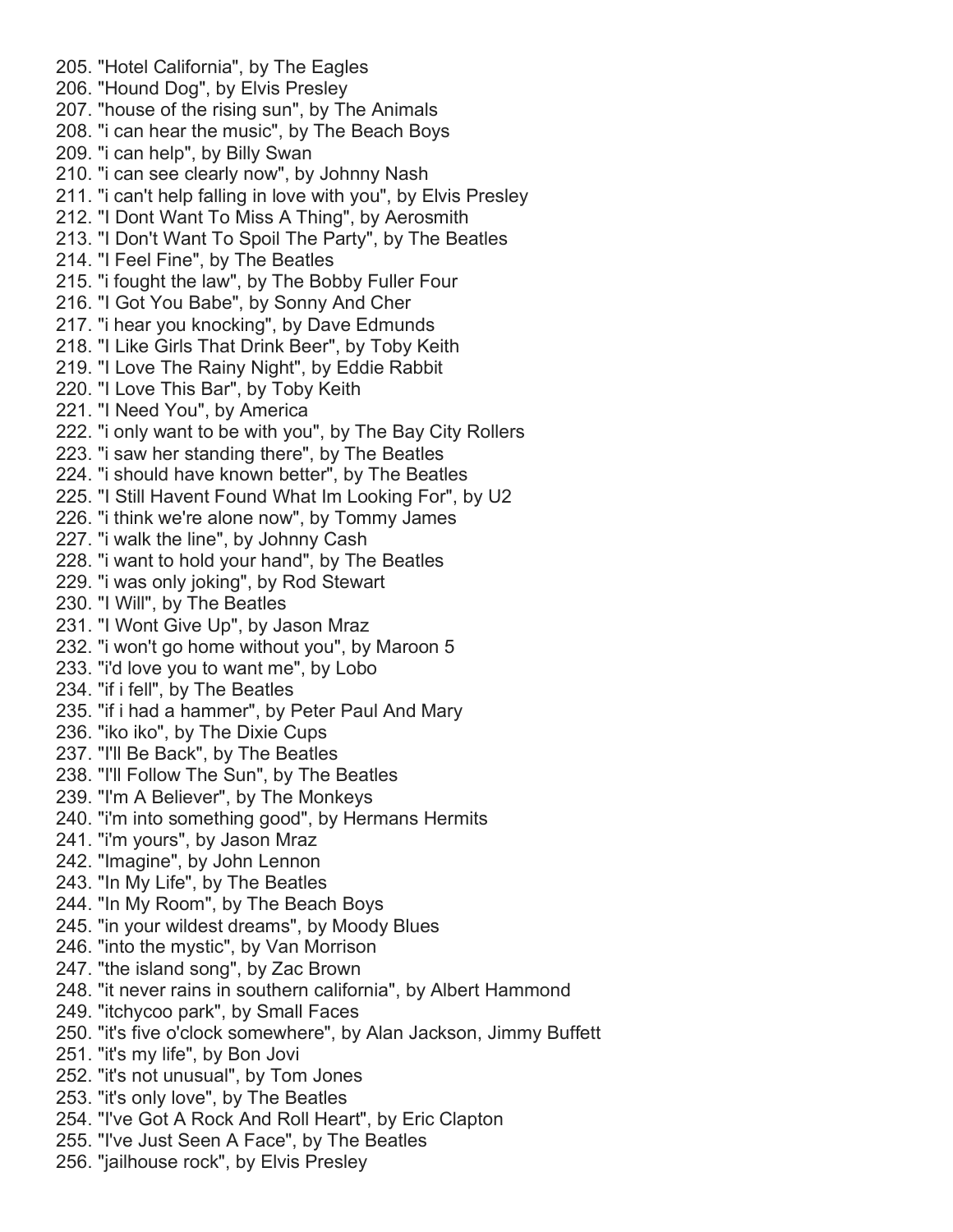257. "jambalaya", by Hank Williams 258. "jeans on", by David Dundas 259. "Joy To The World", by Three Dog Night 260. "judy in disguise", by John Fred And The Playboy Band 261. "Just A Song Before I Go", by Csny 262. "Katmandu", by Bob Seger 263. "the kids are alright", by The Who 264. "king of the road", by Roger Miller 265. "kiss an angle good morning", by Charlie Pride 266. "knee deep", by Zac Brown 267. "knock three times", by Tony Orlando And Dawn 268. "kokomo", by The Beach Boys 269. "Lady Madonna", by The Beatles 270. "Landslide", by Fleetwood Mac 271. "last kiss", by Frank Wilson And The Cavilers 272. "last train to clarksville", by The Monkeys 273. "Lay Down Sally", by Eric Clapton 274. "Lean On Me", by Bill Withers 275. "leaving on a jet plane", by John Denver 276. "let her cry", by Hootie And The Blowfish 277. "let it be me", by The Everly Brothers 278. "let it grow", by Eric Clapton 279. "let your love flow", by The Bellamy Brothers 280. "the letter", by The Box Tops 281. "A Little Bit More", by Dr. Hook 282. "little bitty pretty one", by Thurston Harris 283. "a little help from my friends", by The Beatles 284. "little pink houses", by John Melloncamp 285. "Little Red Corvette", by Prince 286. "little red riding hood", by Sam The Sham And The Pharohs 287. "Little Willy", by Sweet 288. "Livin On A Prayer", by Bon Jovi 289. "the loco motion", by Little Eva 290. "lola", by The Kinks 291. "lonely people", by America 292. "look what they've done to my song", by Melanie Safka 293. "lookin out my back door", by Creedence Clearwater Revival 294. "love grows where my rosemary goes", by Edison Lighthouse 295. "love is all around", by Wet Wet Wet The Troggs 296. "love me tender", by Elvis Presley 297. "love potion number nine", by The Searchers 298. "Love Will Keep Us Alive", by The Eagles 299. "loves me like a rock", by Paul Simon 300. "Lyin Eyes", by The Eagles 301. "man on the moon", by REM 302. "margaritaville", by Jimmy Buffett 303. "Marry Me", by Train 304. "Mary Janes Last Dance", by Tom Petty 305. "Maxwell's Silver Hammer", by The Beatles 306. "may you never", by Eric Clapton 307. "maybe its time", by Bradley Cooper 308. "me and bobby magee", by Kris Kristofferson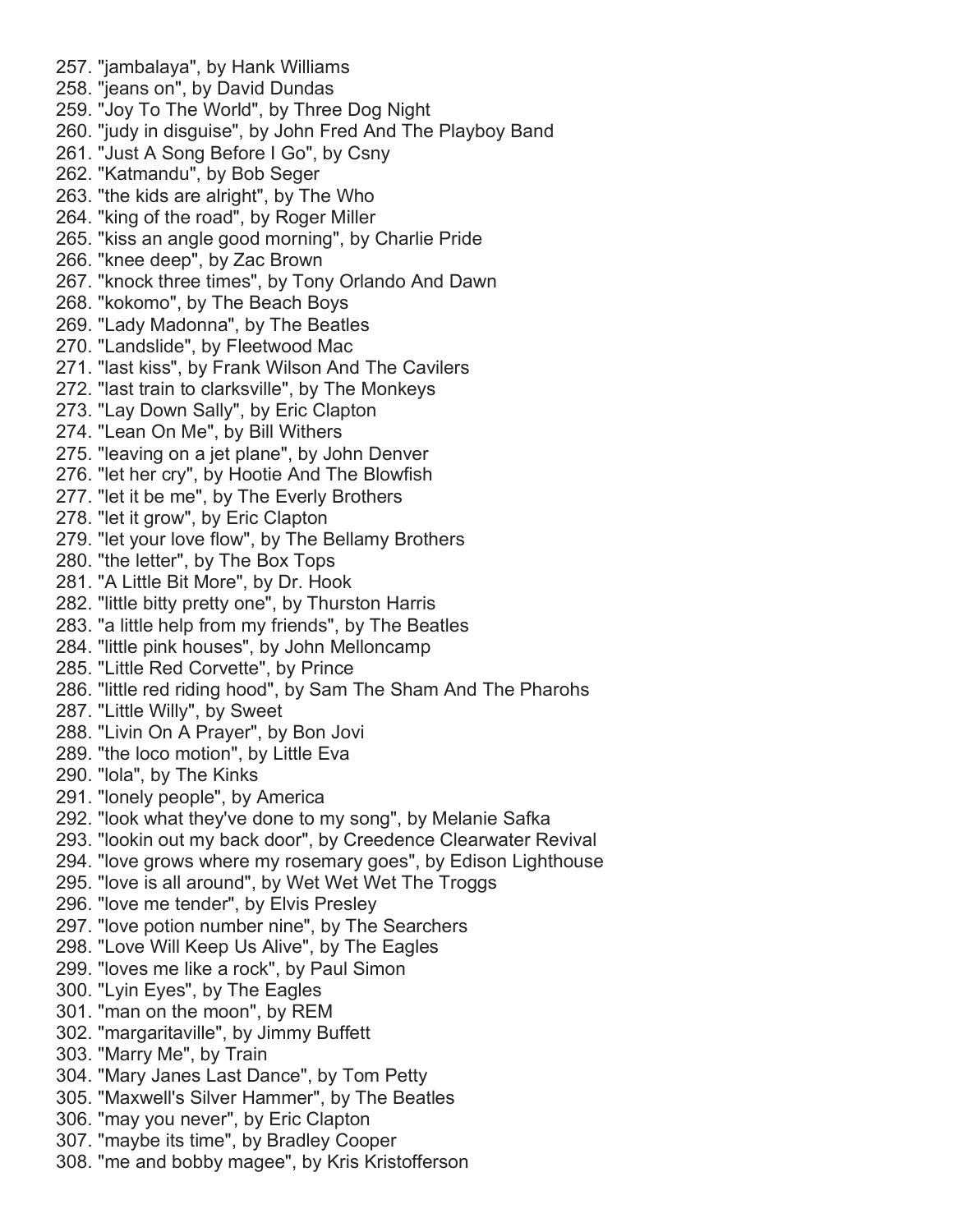309. "me and julio down by the school yard", by Simon And Garfunkle 310. "me and you and a dog named boo", by Lobo 311. "Melissa", by The Alman Brothers 312. "mellow yellow", by Donovan 313. "Memories", by Maroon 5 314. "Mercedes Benz", by Janis Joplin 315. "the middle", by Jimmy Eat World 316. "the midnight special", by Creedence Clearwater Revival 317. "the mighty quinn" 318. "montego bay", by Bobby Bloom 319. "Mony Mony", by Tommy James 320. "moondance", by Van Morrison 321. "moonshadow", by Cat Stevens 322. "mother and child reunion", by Simon And Garfunkle 323. "Mr Bojangles", by Nitty gritty dirt band 324. "mr right now", by Povertyneck Hillbillies 325. "mr. tambourine man", by Bob Dylan 326. "mrs brown you've got a lovely daughter", by Hermans Hermits 327. "mrs. robinson", by Simon And Garfunkle 328. "my church", by Maren Morris 329. "my delilah", by Tom Jones 330. "my dingaling", by Chuck Berry 331. "my girl", by The Temptations 332. "my little town", by Paul Simon 333. "my music", by Loggins And Messina 334. "my way", by Frank Sinatra 335. "na na hey hey", by Steam 336. "need you now", by Lady Antebellum 337. "never been to spain", by Three Dog Night 338. "new york new york", by Frank Sinatra 339. "the night they drove old dixie down", by The Band 340. "Nights In White Satin", by Moody Blues 341. "No I In Beer", by Brad Paisley 342. "no matter what", by Bad Finger 343. "no no song", by Ringo Star 344. "no reply", by The Beatles 345. "No Shoes No Shirt No Problem", by Kenny Chesney 346. "no time", by The Guess Who 347. "nobody knows you when you're down and out", by Eric Clapton 348. "Noewegian Wood", by The Beatles 349. "nowhere man", by The Beatles 350. "Obladi Oblada", by The Beatles 351. "Old Man", by Niel Young 352. "old time rock and roll", by Bob Seger 353. "one toke over the line", by Brewer And Shipley 354. "Only The Good Die Young", by Billy Joel 355. "ooh la la", by The Faces 356. "ophelia", by The Band 357. "our house", by CSNY 358. "out of my head", by Fastball 359. "over and over", by Dave Clark Five 360. "P S I Love You", by The Beatles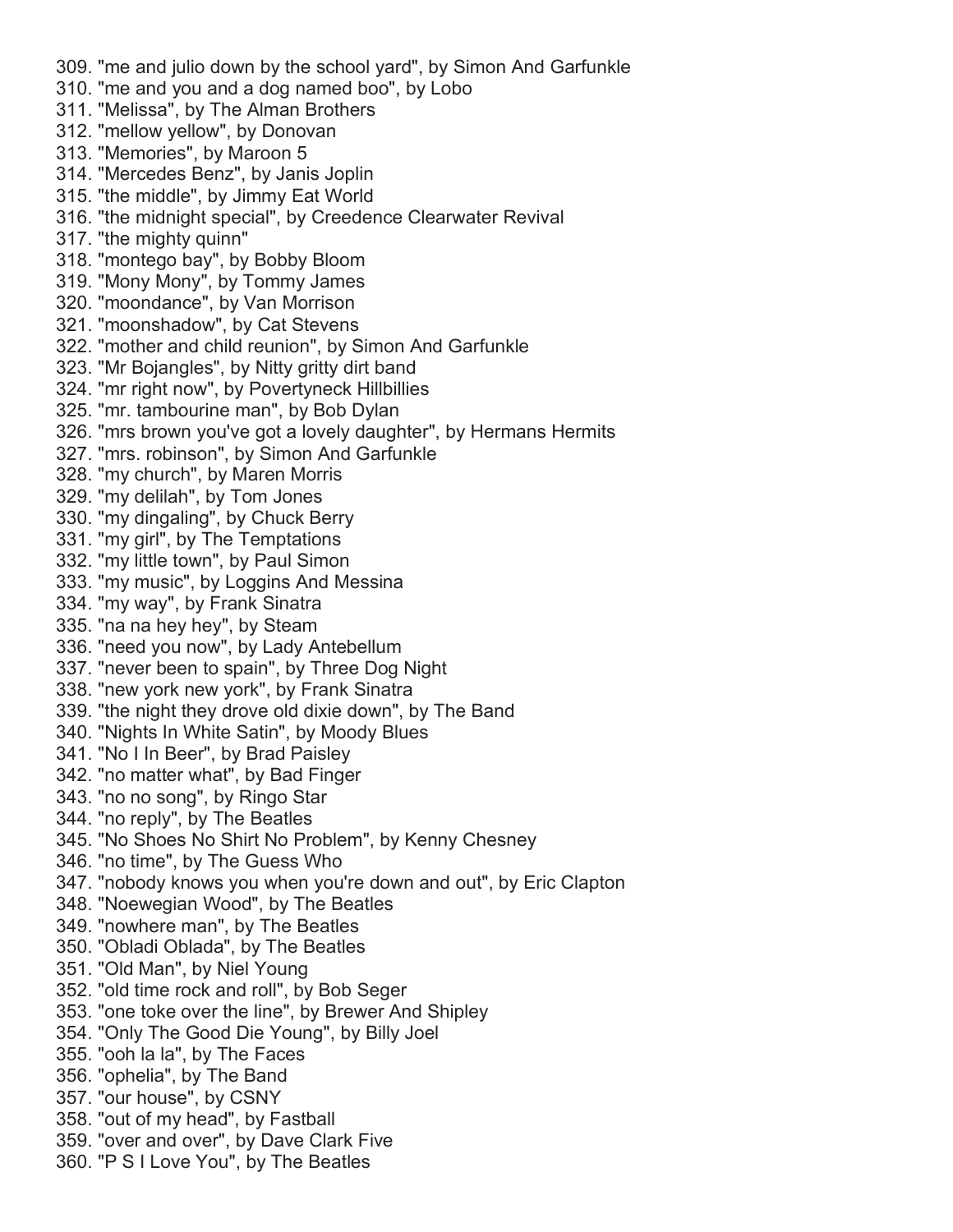361. "pain killer", by Little Big Town 362. "paint it black", by The Rolling Stones 363. "Patience", by Guns And Roses 364. "peaceful easy feeling", by The Eagles 365. "pencil thin mustache", by Jimmy Buffett 366. "People Are Crazy", by Billy Currington 367. "people are strange", by The Doors 368. "people got to be free", by The Young Rascals 369. "perfect", by Ed Sheeran 370. "piano man", by Billy Joel 371. "picture", by Kid Rock 372. "Piggies", by The Beatles 373. "a pirate looks at 40", by Jimmy Buffett 374. "play that song", by Train 375. "Please Please Me", by The Beatles 376. "Pontoon", by Little Big Town 377. "Pour Some Sugar On Me", by Def Leopard 378. "Precious And Few", by Climax 379. "Pretty Good At Drinking Beer", by Billy Currington 380. "promises", by Eric Clapton 381. "proud mary", by Creedence Clearwater Revival 382. "puff the magic dragon", by Peter Paul And Mary 383. "put a little love in your heart", by Jackie DeShannon 384. "rain drops keep falling on my head", by B J Thomas 385. "reason to believe", by Tom Petty 386. "Red Red Wine", by UB40 387. "release me", by Engelbert Humperdinck 388. "Return To House At Pooh Corner", by Kenny Loggins 389. "return to sender", by Elvis Presley 390. "rhythm of the rain", by The Cascades 391. "ring of fire", by Johnny Cash 392. "ripple", by The Grateful Dead 393. "rock and roll girls", by John Fogerty 394. "rock and roll heaven", by The Righteous Brothers 395. "rock around the clock tonight", by Bill Haley And The Comets 396. "rock me gently", by Andy Kim 397. "Rocket Man", by Elton John 398. "Rockstar", by Nickelback 399. "rocky mountain high", by John Denver 400. "the rose", by Bette Midler 401. "ruby tuesday", by The Rolling Stones 402. "run for the roses", by Dan Fogelberg 403. "runaround sue", by Dion And The Belmonts 404. "runaway", by Del Shannon 405. "san francisco bay blues", by Eric Clapton 406. "sandman", by America 407. "saturday night", by The Bay City Rollers 408. "saturday night at the movies", by The Drifters 409. "save the last dance for me", by The Drifters 410. "sea of love", by The Honeydrippers 411. "seagull", by Bad Company 412. "sealed with a kiss", by Gary Lewis And The Playboys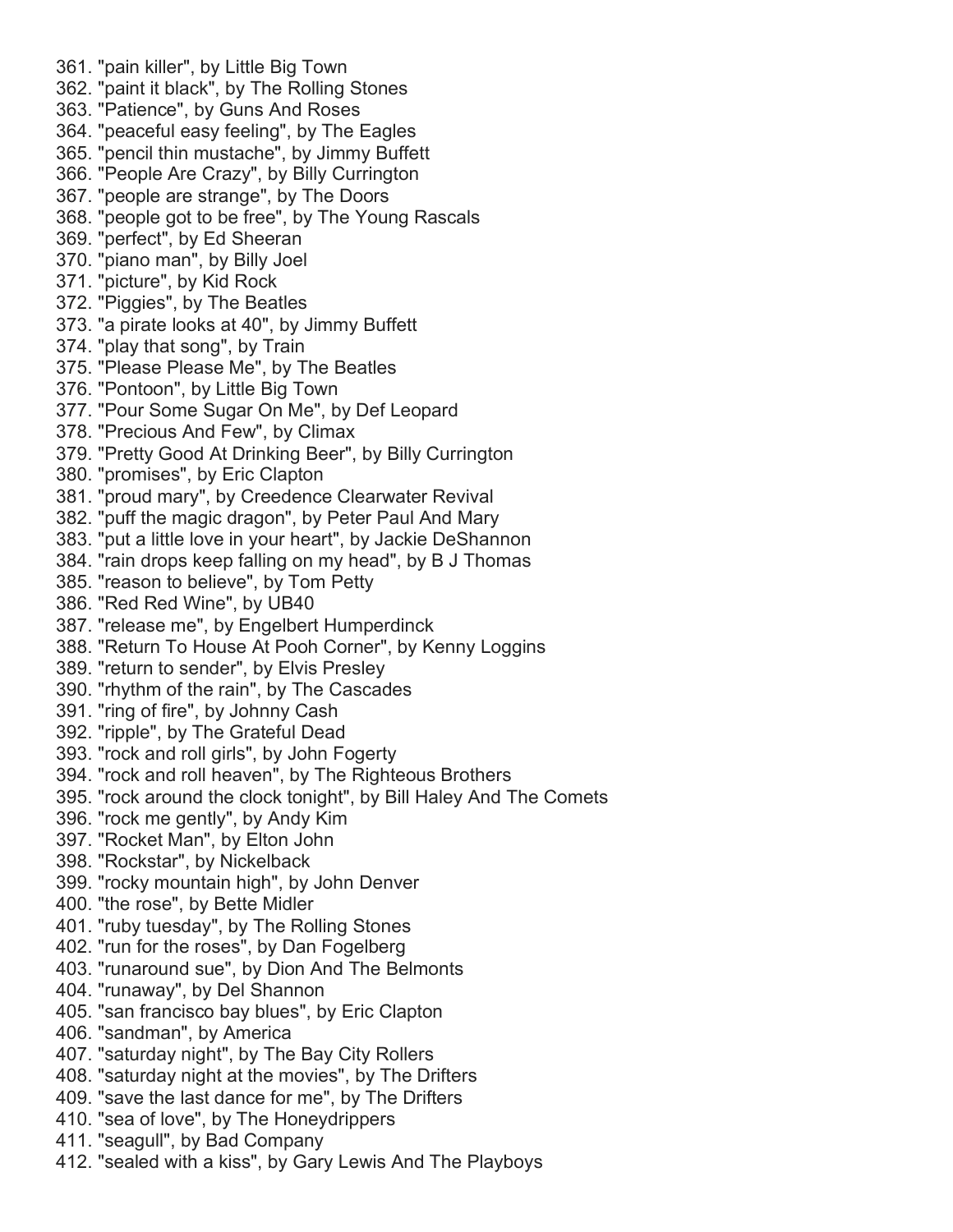413. "seven bridges road", by The Eagles 414. "Shanty", by Jonathan Edwards 415. "share the land", by The Guess Who 416. "She Loves You", by The Beatles 417. "she's not there", by The Zombies 418. "Shooting Star", by Bad Company 419. "show me the way to go home", by Frank Crumit 420. "Shower The People You Love", by James taylor 421. "signs", by Five Man Electrical Band 422. "silver blue and gold", by Bad Company 423. "Simple Man", by Lynard Skynard 424. "Sister Christian", by Night ranger 425. "sister golden hair", by America 426. "Sittin On The Dock Of The Bay", by Otis Redding 427. "slip slidin away", by Paul Simon 428. "sloop john b", by The Beach Boys 429. "so nice to be with you", by Gallery 430. "some beach", by Blake Shelton 431. "Something", by The Beatles 432. "Something Bout A Truck", by Kip Moore 433. "somewhere over the rainbow wonderful world", by Israel Kamakawiwoole 434. "song sung blue", by Neil Diamond 435. "southern cross", by CSNY 436. "space oddity", by David Bowie 437. "spanish eyes", by Engelbert Humperdinck 438. "spirit in the sky", by Norman Greenbaum 439. "spotless", by Chris Wolf 440. "squeeze box", by The Who 441. "Stand By Me", by Ben E King 442. "Steal My Kisses", by Ben Harper 443. "Still The Same", by Bob Seger 444. "Stuck In The Middle With You", by Steelers wheel 445. "sugar mountain", by Niel Young 446. "sugar sugar", by The Archies 447. "summer of 69", by Bryan Adams 448. "Summer Song", by Chad And Jeremy 449. "sunny afternoon", by The Kinks 450. "Sunny one so true I Love You", by Boney M 451. "sunshine", by Jonathan Edwards 452. "sunshine on my shoulders", by John Denver 453. "Sunspot Baby", by Bob Seger 454. "suspicious minds", by Elvis Presley 455. "sway", by Dean Martin 456. "sweet baby james", by James Taylor 457. "sweet caroline", by Niel Diamond 458. "sweet cherry wine", by Tommy James 459. "sweet city woman", by The Stampeders 460. "Sweet Home Alabama", by Lynard Skynard 461. "take good care of my baby", by Bobby Vee 462. "Take It Easy", by The Eagles 463. "Take It On The Run", by REO Speedwagon 464. "take it to the limit", by The Eagles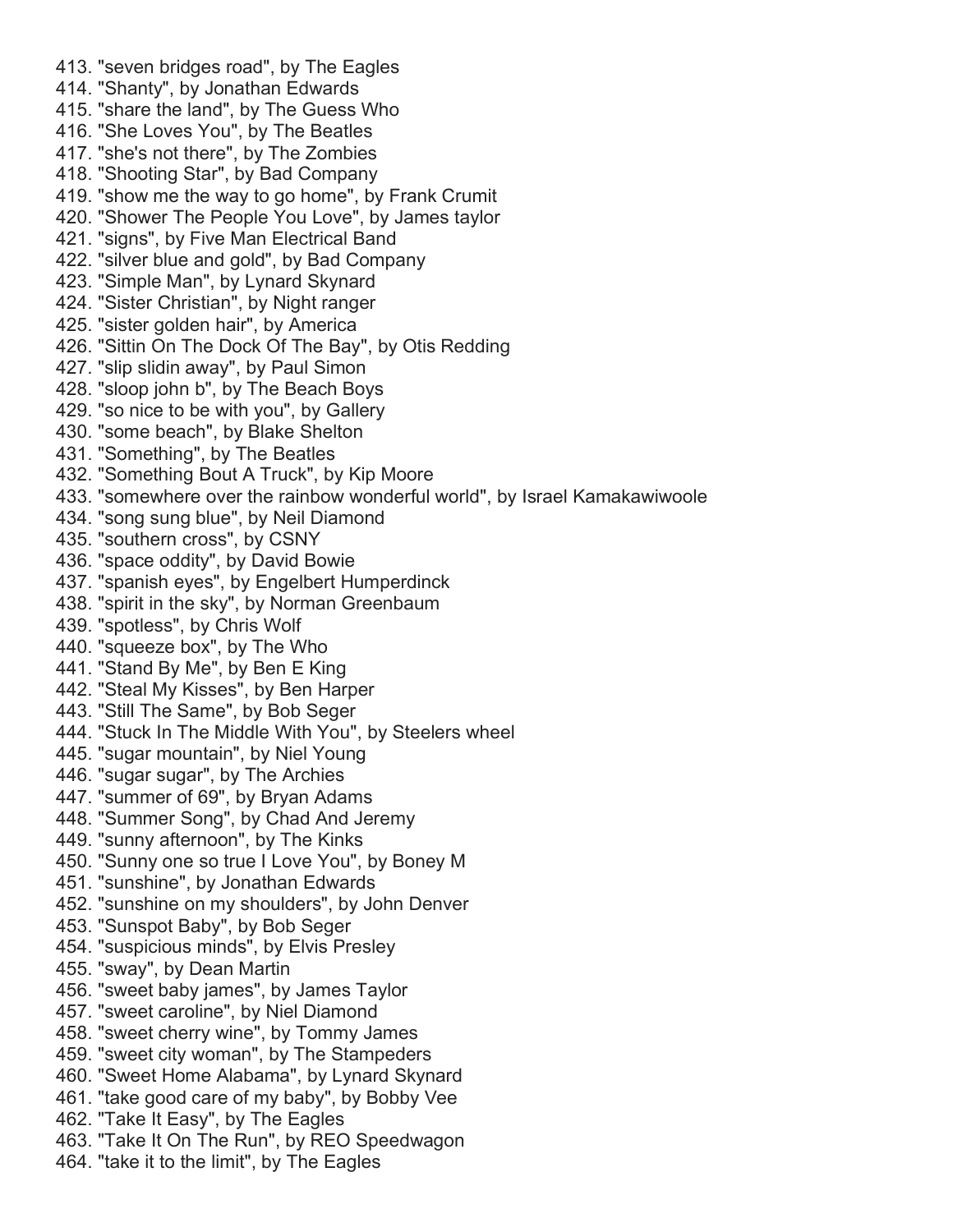465. "take me home country roads", by John Denver 466. "teach your children", by CSNY 467. "teddy bear", by Elvis Presley 468. "a teenager in love", by Dion And The Belmonts 469. "tell her no", by The Zombies 470. "Ten Rounds With Jose Cuervo", by Tracy Byrd 471. "Tennessee Whiskey", by Chris Stapleton 472. "tequila sunfise", by The Eagles 473. "that'll be the day", by Buddy Holly 474. "Thats Life", by Frank Sinatra 475. "Then I Kissed Her", by The Beach Boys 476. "there's a kind of hush", by Hermans Hermits 477. "things we said today", by The Beatles 478. "this boy", by The Beatles 479. "this love", by Maroon 5 480. "those were the days", by Mary Hopkin 481. "three little birds", by Bob Marley 482. "thunder island", by Jay Ferguson 483. "The Tide Is High", by Blondie 484. "tie a yellow ribbon", by Tony Orlando And Dawn 485. "to be with you", by Mr Big 486. "to know her is to love her", by The Beatles 487. "to love somebody", by The Bee Gees 488. "to make you feel my love", by Bob Dylan 489. "today", by John Denver 490. "toes", by Zac Brown 491. "truckin", by The Grateful Dead 492. "Tuesday Afternoon", by Moody Blues 493. "turn the page", by Bob Seger 494. "Turn Turn Turn", by The birds 495. "Twist", by Chubby Checkers 496. "twist and shout", by The Beatles 497. "twistin' the night away", by Sam Cooke 498. "two pina coladas", by Garth Brooks 499. "Unchained Melody", by The Righteous Brothers 500. "uncle johns band", by The Grateful Dead 501. "under the boardwalk", by The Drifters 502. "under the mango tree", by Diana Coupland 503. "the unicorn song", by The Irish Rovers 504. "up on cripple creek", by The Band 505. "volcano", by Jimmy Buffett 506. "wagon wheel", by Bob Dylan 507. "wake up little susie", by Everly Brothers 508. "Walking After Midnight", by Patsy cline 509. "the wanderer", by Dion 510. "wasted on the way", by CSNY 511. "the way", by Fastball 512. "the way i am", by Ingrid Michaelson 513. "the way you look tonight", by Frank Sinatra 514. "We Are The Champions", by Queen 515. "We Are Young", by Fun 516. "We Just Disagree", by Dave Mason